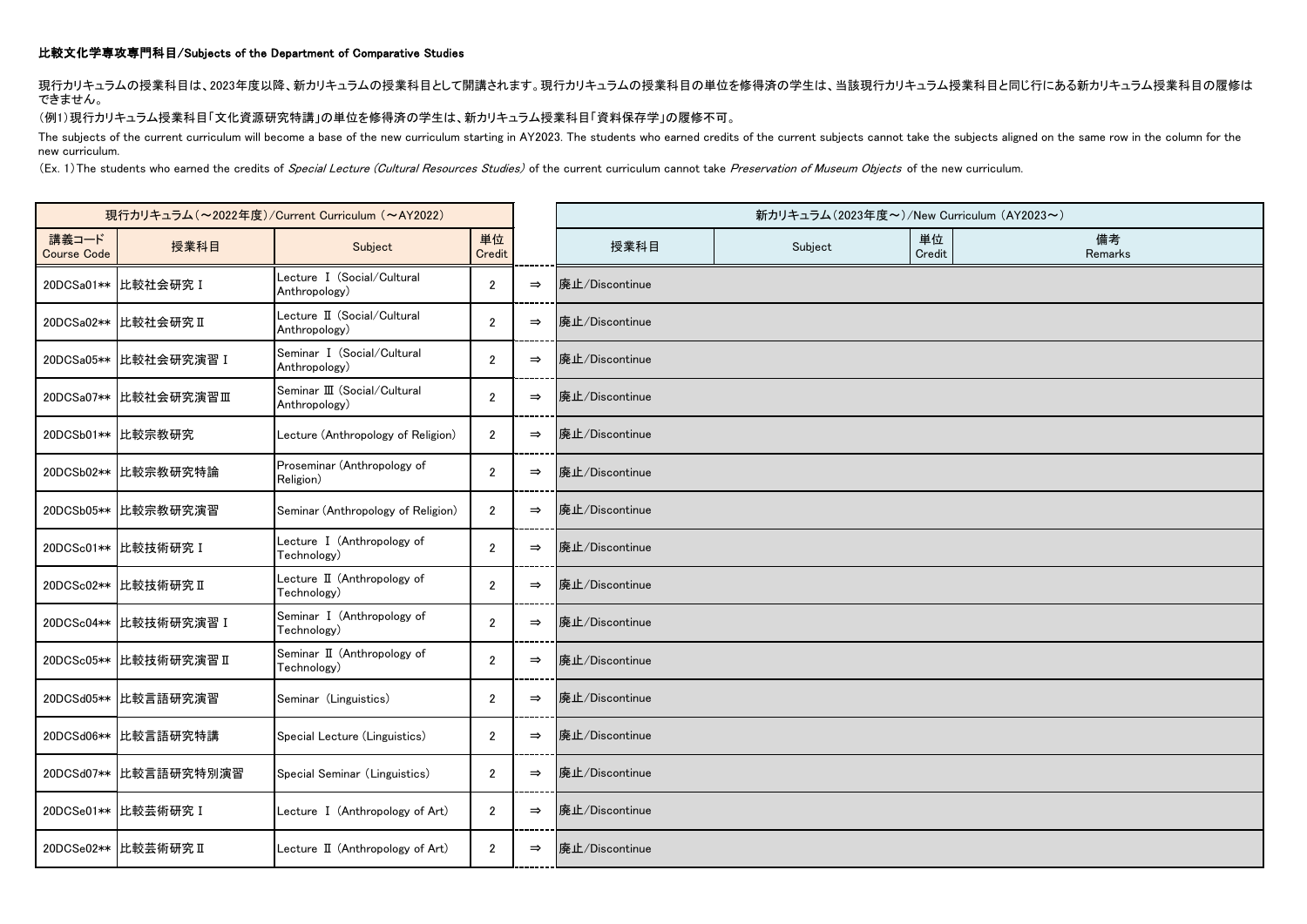| 現行カリキュラム (~2022年度)/Current Curriculum (~AY2022) |                         |                                                 |                |               | 新カリキュラム(2023年度~)/New Curriculum (AY2023~) |                                                |                |                |
|-------------------------------------------------|-------------------------|-------------------------------------------------|----------------|---------------|-------------------------------------------|------------------------------------------------|----------------|----------------|
| 講義コード<br><b>Course Code</b>                     | 授業科目                    | Subject                                         | 単位<br>Credit   |               | 授業科目                                      | Subject                                        | 単位<br>Credit   | 備考<br>Remarks  |
| 20DCSe06**                                      | 比較芸術研究演習                | Seminar (Anthropology of Art)                   | 2              | $\Rightarrow$ | 廃止/Discontinue                            |                                                |                |                |
| 20DCSf01**                                      | 文化資源研究                  | Lecture (Cultural Resources<br>Studies)         | $\overline{2}$ | $\Rightarrow$ | 廃止/Discontinue                            |                                                |                |                |
| 20DCSf09**                                      | 文化資源研究特講                | Special Lecture (Cultural Resources<br>Studies) |                | $\Rightarrow$ | 資料保存学                                     | Preservation of Museum Objects                 | -1             |                |
|                                                 | 20DCSf02**  文化資源研究特論    | Proseminar (Cultural Resources<br>Studies)      | $\overline{2}$ | $\Rightarrow$ | 廃止/Discontinue                            |                                                |                |                |
| 20DCSf10**                                      | 文化資源研究演習                | Seminar (Cultural Resources<br>Studies)         | $\overline{2}$ | $\Rightarrow$ | 廃止/Discontinue                            |                                                |                |                |
| 20DCSf11**                                      | 文化資源研究特別演習              | Special Seminar (Cultural Resources<br>Studies) | $\overline{2}$ | $\Rightarrow$ | 廃止/Discontinue                            |                                                |                |                |
| 20DCSf07**                                      | 博物館研究演習 I               | Seminar I (Museum Anthropology)                 | $\overline{2}$ | $\Rightarrow$ | 廃止/Discontinue                            |                                                |                |                |
| 20DCSf08**                                      | 博物館研究演習 II              | Seminar II (Museum Anthropology)                | $\overline{2}$ | $\Rightarrow$ | 廃止/Discontinue                            |                                                |                |                |
|                                                 | 90DCSg01** 比較文化学基礎演習 I  | Basic Seminar I (Comparative<br>Studies)        | $\overline{2}$ | $\Rightarrow$ | 基礎演習1                                     | Proseminar 1                                   | $\overline{2}$ |                |
|                                                 | 90DCSg02** 比較文化学基礎演習 II | Basic Seminar II (Comparative<br>Studies)       | $\overline{2}$ | $\Rightarrow$ | 基礎演習2                                     | Proseminar 2                                   | $\mathbf{2}$   |                |
|                                                 | 90DCSg03** 比較文化学演習 I    | Seminar I (Comparative Studies)                 | $\mathbf{2}$   | $\Rightarrow$ | 論文演習1                                     | <b>Dissertation Seminar 1</b>                  | $\mathbf{2}$   |                |
|                                                 | 90DCSg04** 比較文化学演習 II   | Seminar II (Comparative Studies)                | $\overline{2}$ | $\Rightarrow$ | 論文演習2                                     | <b>Dissertation Seminar 2</b>                  | $\mathbf{2}$   |                |
|                                                 | 20DCSh01** 比較文化学特論 I    | Lecture I (Comparative Studies)                 | $\overline{2}$ | $\Rightarrow$ | 人類文化研究基礎1                                 | Foundation of Anthropology 1                   | $\overline{2}$ |                |
|                                                 | 20DCSh02** 比較文化学特論 II   | Lecture II (Comparative Studies)                | $\mathbf{2}$   | $\Rightarrow$ | 人類文化研究基礎2                                 | Foundation of Anthropology 2                   | $\overline{2}$ |                |
|                                                 |                         |                                                 |                |               | 人類文化研究特論1                                 | Lecture on Anthropology 1                      | $\overline{2}$ | 新設/New subject |
|                                                 |                         |                                                 |                |               | 人類文化研究特論2                                 | Lecture on Anthropology 2                      | $\overline{2}$ | 新設/New subject |
|                                                 |                         |                                                 |                |               | 先端学術院特別研究ⅢA                               | Dissertation Work in Advanced<br>Studies III A | $\mathbf{2}$   | 新設/New subject |
|                                                 |                         |                                                 |                |               | 先端学術院特別研究ⅢB                               | Dissertation Work in Advanced<br>Studies IIIB  | $\overline{2}$ | 新設/New subject |
|                                                 |                         |                                                 |                |               | 先端学術院特別研究IVA                              | Dissertation Work in Advanced<br>Studies IVA   | $\overline{2}$ | 新設/New subject |
|                                                 |                         |                                                 |                |               | 先端学術院特別研究IVB                              | Dissertation Work in Advanced<br>Studies IVB   | $\sqrt{2}$     | 新設/New subject |